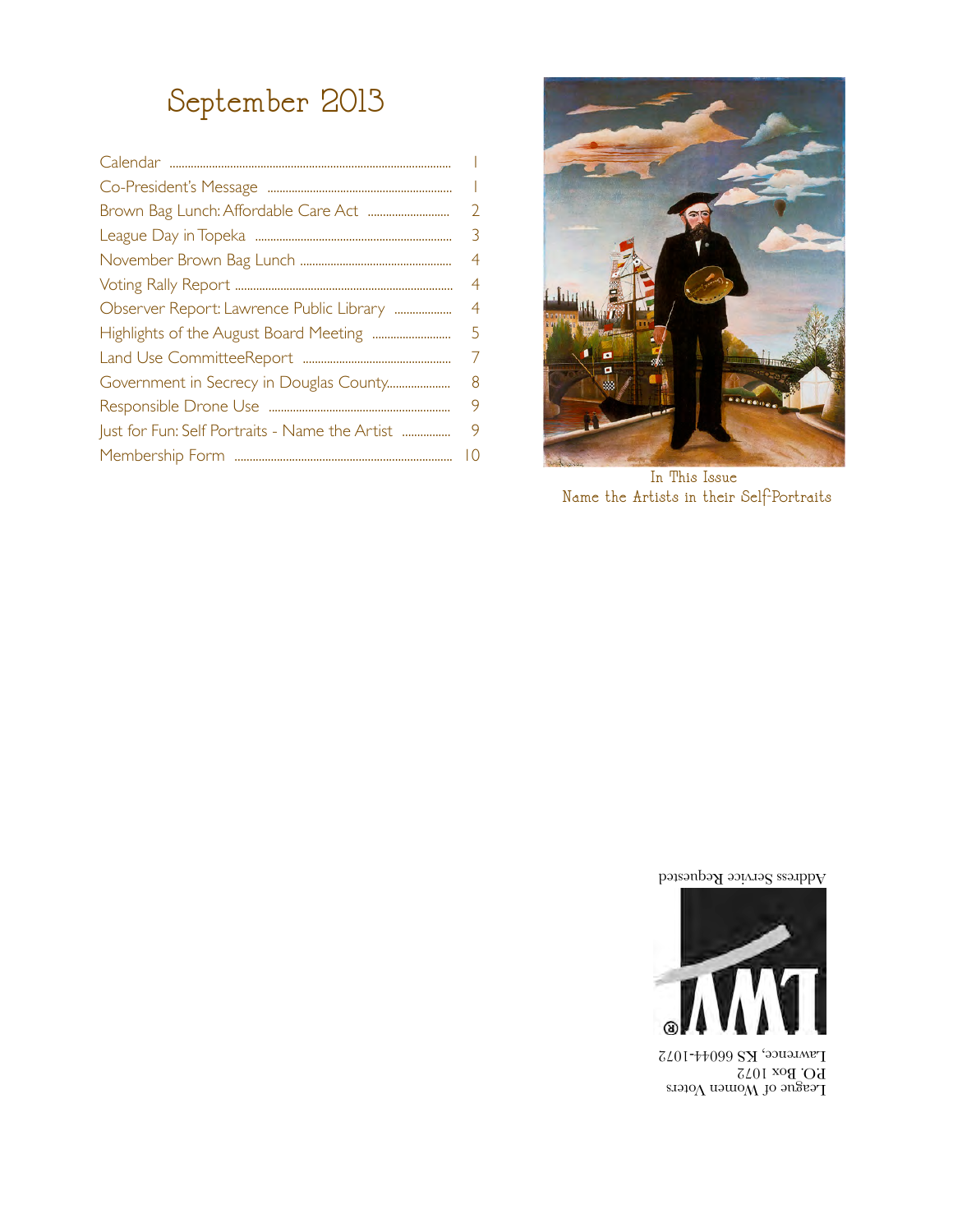# **TheVOTER**

#### Bulletin of the LWV of Lawrence-Douglas County, KS

The League of Women Voters is a non-partisan political organization encouraging the informed and active participation of citizens in government and influencing public policy through education and advocacy.

| Co-President:s<br>Membership:<br>Voter Editor:<br>Local League<br>State League:<br>National League |                        | David Burress & Cille King<br>Margaret Arnold<br>Ruth Lichtwardt<br>www.lawrenceleague.com<br>www.lwvk.org<br>www.lwv.org | president@lawrenceleague.com<br>membership@lawrenceleague.com<br>lightwatcher@gmail.com<br>www.facebook.com/lwvldc<br>lwv.kansas@gmail.com<br>League Calendar | www.twitter.com/lwvldc<br>785-234-5152<br>202-429-1965                  |
|----------------------------------------------------------------------------------------------------|------------------------|---------------------------------------------------------------------------------------------------------------------------|---------------------------------------------------------------------------------------------------------------------------------------------------------------|-------------------------------------------------------------------------|
| Thursday,<br>September 19th                                                                        | 11:30 am -<br>I pm     |                                                                                                                           | The ABCs of County Government"                                                                                                                                | Brown Bag Gathering. County Courthouse Commission Room, III E. IIth St. |
| Saturday,<br>September 28th                                                                        | 7 - 9 pm               | St.                                                                                                                       |                                                                                                                                                               | Land Use Committee Meeting. Community Mercantile Meeting Room, 901 Iowa |
| Monday,<br>October 7th                                                                             | $9:00$ pm              | lightwatcher@gmail.com                                                                                                    | <b>VOTER Submission Deadline.</b> Please send submissions to                                                                                                  |                                                                         |
| Thursday,<br>October 10th                                                                          | 7 - 9 pm               |                                                                                                                           | Drive. All League members are invited to attend.                                                                                                              | LWVL-DC Board Meeting. Co-President David Burress' House, 912 Holiday   |
| Saturday,<br>October 12th                                                                          | 9:30 am -<br>$2:30$ pm |                                                                                                                           | Topeka. Please see article on page 3.                                                                                                                         | State League Day. Westminster Presbyterian Church, 1275 SW Boswell Ave, |
| Saturday,<br>October 17th                                                                          | $11:30 -$<br>I pm      |                                                                                                                           | spectives on Healthcare in Lawrence: How Affordable Is It?                                                                                                    | Brown Bag Gathering. Watkins Community Museum, 1047 Mass St. Four Per-  |
| Friday,<br>November 15th                                                                           | $11:30 -$<br>I pm      |                                                                                                                           | Immigrants In Lawrence, KS: Their History and Their Stories"                                                                                                  | Brown Bag Gathering. Watkins Community Museum, 1047 Mass St. "Mexican   |

### Co-President's Message

Thanks to Margaret Arnold and several others, our 19<sup>th</sup> Amendment rally was a great success. We achieved good press coverage, better than expected turnout, and generated much material for our website and the voter. See the report elsewhere in this issue for details.



The Kansas ACLU has sent a demand letter and 90 day notice for filing a lawsuit on voter registration to Chris Kobach, Kansas Secretary of State. The LWV-LDC was

one of the organizational plaintiffs. The law suit also has Scott Jones, a Douglas County resident, as one of the individual plaintiffs. Jones moved here from Indiana about a year ago. He tried to register at the County Clerk's office using the official federal form, with his new driver's license as proof of citizenship. That was not acceptable under the law, even though he had had to show proof of citizenship in order to get the license. His registration has joined 17,000 other Kansas registrations that are suspended in limbo because documents have not yet been provided. That constitutes about 1/3 of all registration attempts made this year in Kansas.

As always in every League, voter registration is a top priority for us. The law changes lobbied through by Kobach have made the task vastly more difficult. The biggest obstacle is that the county clerk needs photocopies of an ap-*September 2013, page 1 Just for Fun: Name the Artist*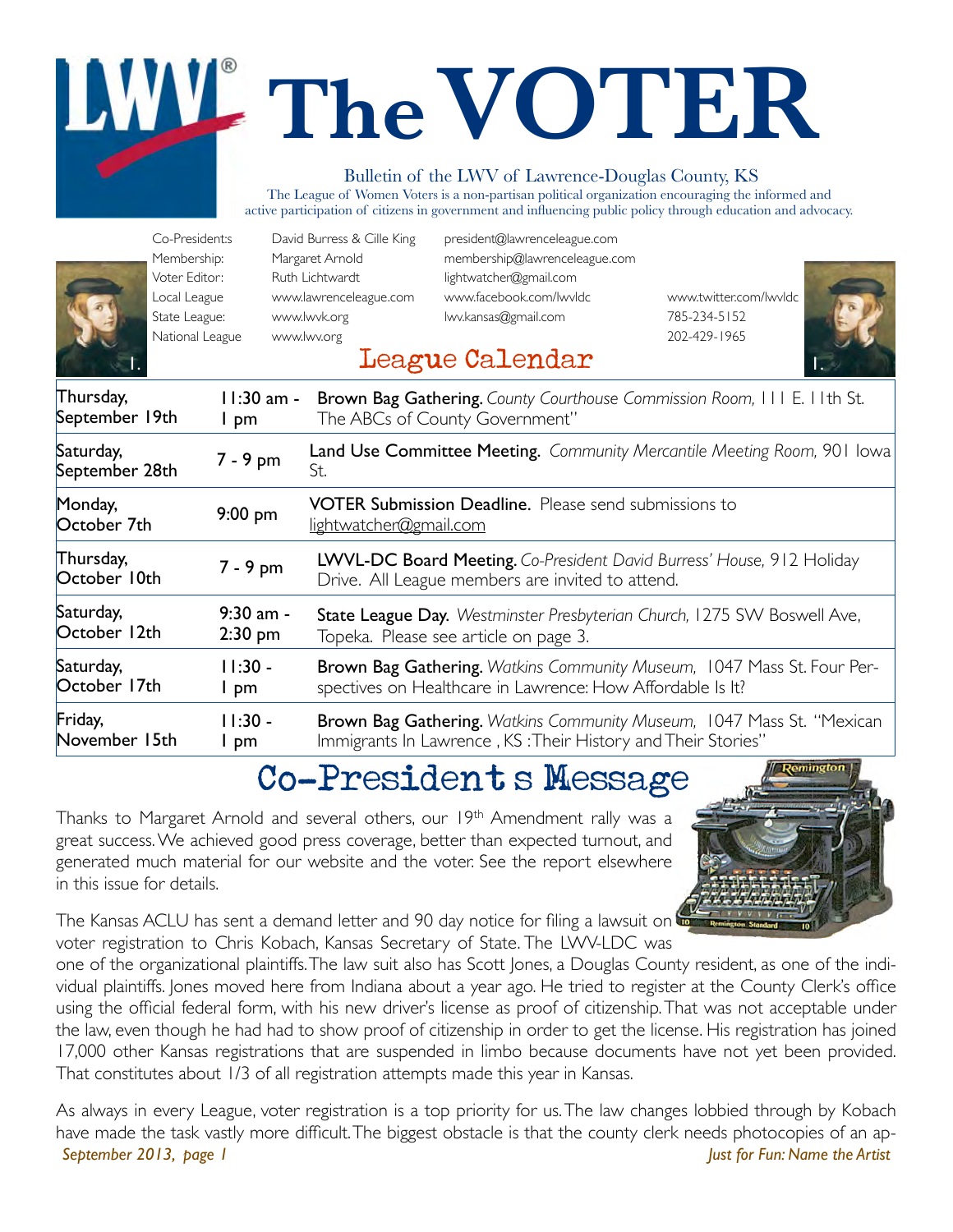proved proof of citizenship document (usually a birth certificate, naturalization certificate, or passport) to register a new voter, but:

- there are privacy and liability reasons why the LWV should not possess such copies, and

- most people don't carry these documents with them.

The new approach we are using for people who do have documents is to use a copying machine that does not make an internal record, and seal the document with the registration form in an envelope in the applicant's presence.

On Constitution Day (September 17) we registered 26 new voters at the naturalization ceremony at the Dole Center. On September 24 we will join hundreds of organizations across the country to celebrate National Voter Registration Day, in our case by registering voters at Checker's Supermarket. To participate in registration work, email president@lawrenceleague.com.



This year we are participating in two Consensus studies. Marci francisco will be a moderator for our participation in a LWVUS study for revising national policy on agriculture. Marlene Merrill is replacing marci as moderator for our participation in a LWVK study on fracking. If you would like to be on the LWV-LDC email distribution list for either study, let me know at president@lawenceleague.com. *- David Burress*

#### Brown Bag Lunch: The Affordable Care Act and Kansas

Beginning October 1, 2013, sign–ups for the Health Care Marketplace will begin.

The aim of the Affordable Care Act is to improve the quality of health care for all and make it affordable. "The more people insured, both healthy and sick, the easier it is to keep coverage affordable," explained Sandy Praeger, Kansas Insurance Commissioner, at an informational meeting. She went on to say the major concern for Kansans is misinformation. "Over 40 percent of Americans recently polled thought the law had been repealed, so there is still a lot of confusion."

People satisfied with their current health insurance don't need to do anything, but if you do not have health insurance, or wish to lower your costs, you may access the Health Care Marketplace at HealthCare.gov to apply for coverage, compare plans and enroll in health insurance plans after October 1. This site will also answer questions about your personal situation, without asking for any personal information, in an online chat.

If you choose not to buy coverage next year you will have a minimum of \$95 (or up to 1% of your income) penalty fee for the 2014 year and up to a maximum of 2.5% of your annual income in ensuing years. For more information about the Affordable Care Act, see www.whitehouse.gov/Health Reform.com To get quotes for insurance, see www.United-States-Health-Insurance.com

Lawrence League of Women Voters will offer a Brown Bag lunch, on Health Care, October17, 2013, at Watkins Community Museum. featuring a Panel Discussion with Representatives from Health Care Access, Douglas County Child and Family Services, (formerly SRS) and Lawrence Memorial Hospital.

Special Guest Panelist: James Bart---Ombudsman for "KanCare", the new Kansas Medicaid Program

Location: Watkins Community Museum of History Ground Floor Meeting Room, 1047 Massachusetts Lawrence, KS. 66044 Please come and bring your lunch and your questions.



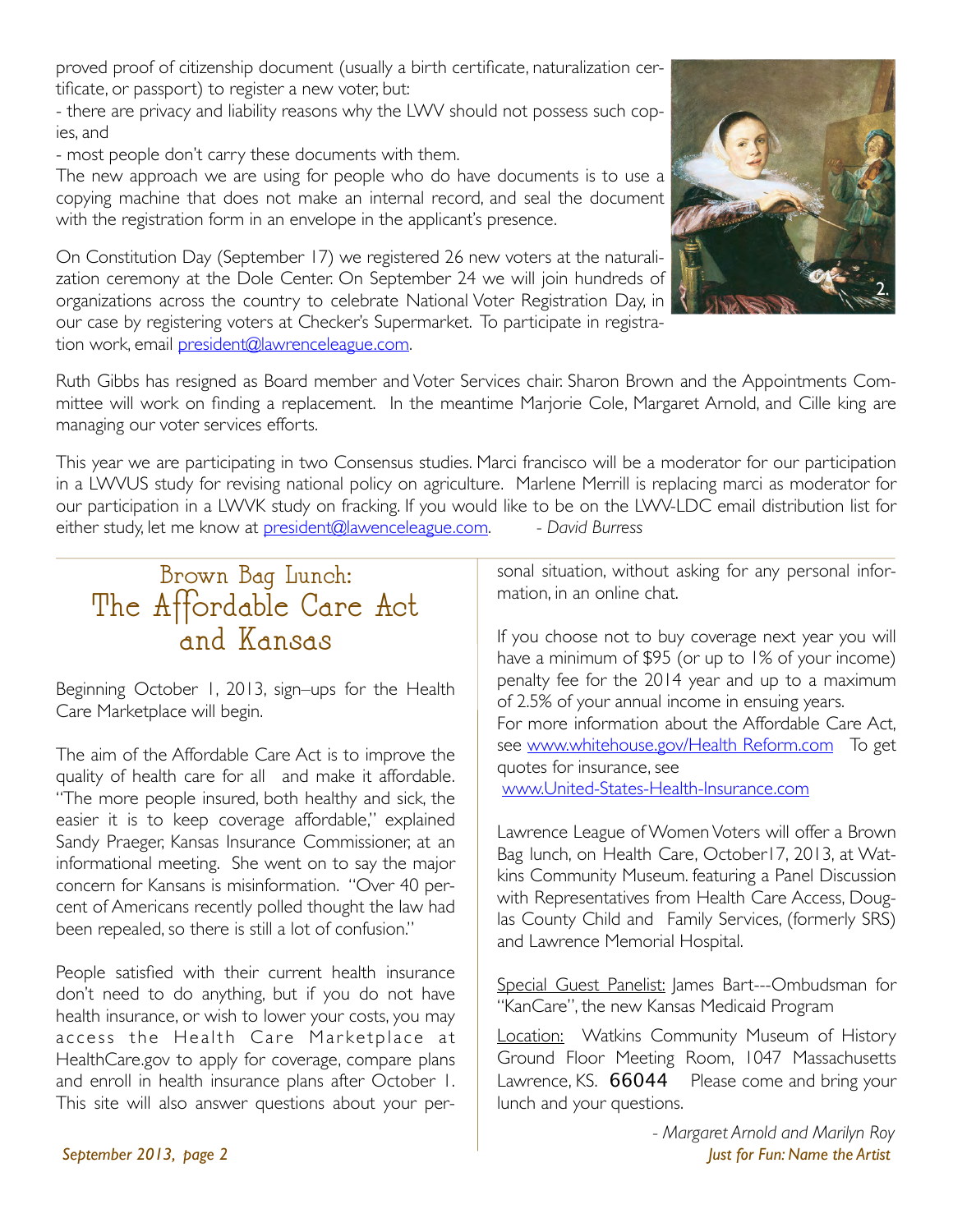## LEAGUE DAY 2013 – TOPEKA, KS

#### **October 12, 2013!!!!!!!!!!!!!!! 9:30 a.m. to 2:30 p.m. Westminister Presbyterian Church**

1275 SW Boswell Ave.

Topeka, KS

#### PROGRAM

9:30 – 10:00 am Registration and Breakfast (Food, Fruit and Beverage)

10:00 – a.m. Greeting & Overview of the Program



10:05 a.m.!! Introduction to LWV K study: **Fracking, Water and the Future** Moderator: Elaine Giessel, Chairman of Study Committee Panelists:

Susan Stover, Manager, Kansas Water Office Rex Buchanan, Interim Director, Kansas Geological Survey Ed Cross, President, Kansas Independent Oil & Gas Association Duane Schrag, Journalist/Environmentalist, the Land Institute and Kansas Sierra Club

### Q & A

 $11:45 - 12:30$  p.m. Lunch: Soup, Sandwich and Cookies -----Exchange ideas

12:30 p.m. Professor Bill Rich, Washburn University Law School **Voting statutes versus the U.S. and Kansas Constitutions**

- 1:15 -2:15 p.m. Small Group Discussions
	- **Fracking committee: Elaine Giessel**
	- MLD teams: Ellen Miller
	- Communication issues, website, VOTER: Jill Quigley
	- **Voter Service: Marti Crow**
- 2:30 Adjournment

**Registration Fee**: \$ 27.00 (submit names to dfurtado08@gmail.com and pay at the door). Includes Breakfast, Lunch, fee for meeting space and a bit of Fundraising (Protect the Vote Campaign).. Please consider a contribution. We need to start working on the Voter registration issues. Not able to attend the meeting, contact Dolores to send a contribution.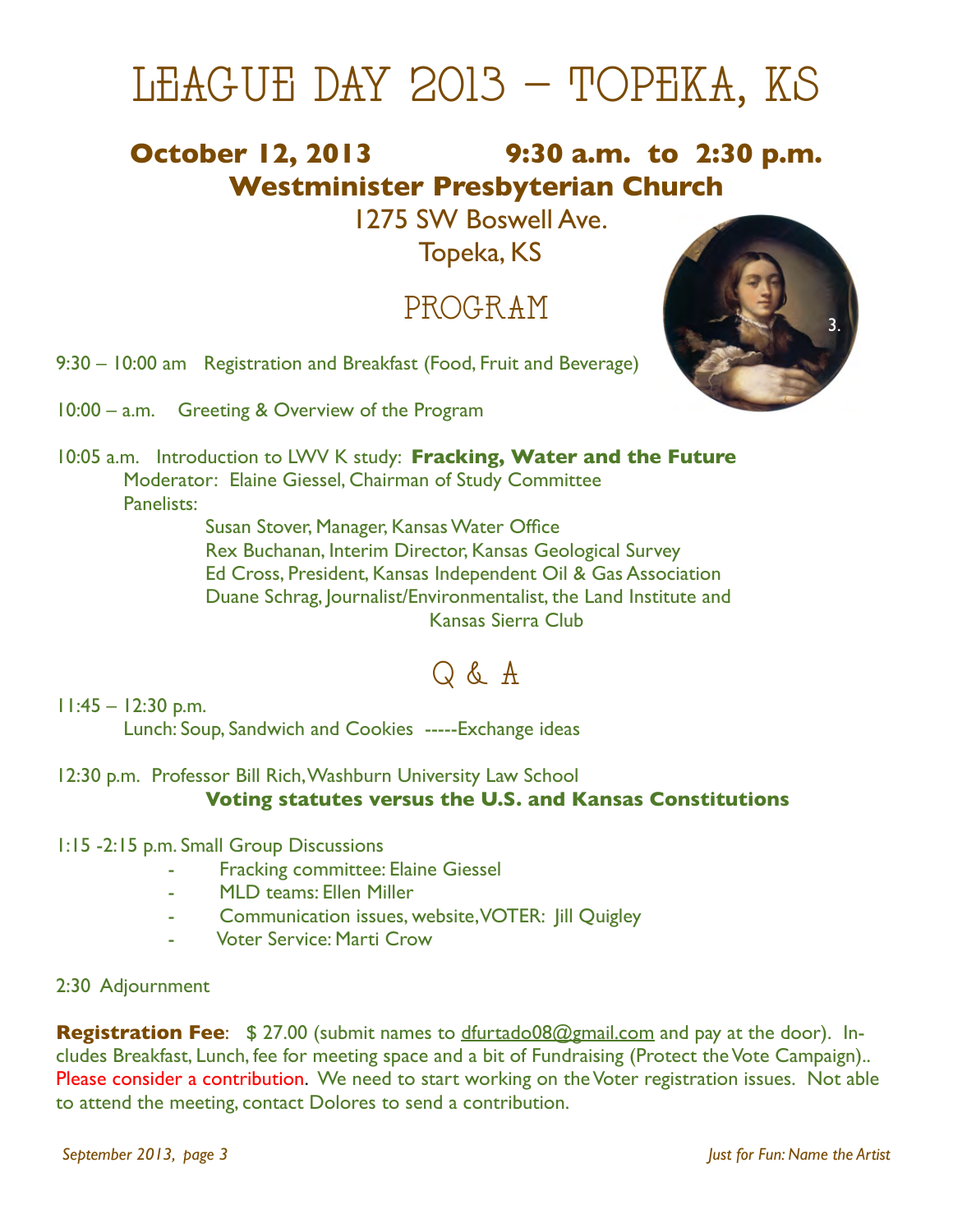#### November Brown Bag Lunch

#### Friday, November 15, 2013 "Mexican Immigrants In Lawrence, KS: Their History and Their Stories"

Local professionals and Lawrence residents discuss various issues related to assimilation into our community, highlighted by personal stories. (More information about presenters to follow closer to the program date.)

LOCATION: Watkins Community Museum of History Ground Floor Meeting Room 1047 Massachusetts Lawrence, KS. 66044 - Marilyn Roy

## Voting Rally

Thanks to all who gathered in South Park on August 24 to celebrate the anniversary of the 19th Amendment, which granted women in the U.S. the right to vote in elections at all levels of the U.S. government. Speakers Marci Francisco, Jamie Shew, Leslie Soden, and David Burress related facts from suffrage history, emphasizing Kansan struggles and successes as they now pertain to current voting issues. All encouraged the audience to continue

extending the franchise, taking heart from the persistence of our foremothers and also the men who assisted them. In honor of the day Christine Smith, Laura Routh, Lee Ketzel, and Marjorie Cole read selections from the Declaration of Sentiments, authored by Elizabeth Cady Stanton in 1848. Some colorful costumes appeared in the audience. The event also in-

cluded celebratory singing led by Marlene Merrill with members of the Lawrence Civic Choir and Lillie Mason, guitarist and singer. Lawrence Older Women's League, the Lawrence Coalition for Peace and Justice, Lawrence National Organization for Women, and MadreLawrence joined in planning and attending the event.

For a more detailed account, please visit our website at <www.lawrenceleague.com>. The post-



ing includes photos and the text of speeches by Burress and Soden. There are also links to Journal-World reports of the event. *- Margaret Arnold* 

## Observer Report Lawrence Public Library Board of Trustees Meeting

#### July 15, 2013, 4:30 p.m.

Board Members Present: Chris Burger, Brady Flannery, Ursula Minor, David Vance.

> Absent: Joan Golden, Fran Devlin, Deborah Thompson, Gould/Evans Architects, Gordon Fitch/ Friends of the Library.

> Library Staff: Brad Allen, Director; Kathleen Morgan, Library Foundation Director; Sherri Turner, Assistant Director.

> Guests: Elinor Tourtellot, League of Women Voters.

#### Library Director's Report

Brad Allen reported that the Vermont Street Parking garage is due to open by the end of August. The basement of the library building is progressing.

Many rooms are framed, the floor of the future administrative offices has been raised. There will be an audio visual space where local musicians can play and record their music.

The library participated in the Annual Sidewalk Sale where Brad enjoyed connecting with hundreds of citi-

zens.

5.



"Read Across Lawrence" for adults kicks

*September 2013, page 4 Just for Fun: Name the Artist*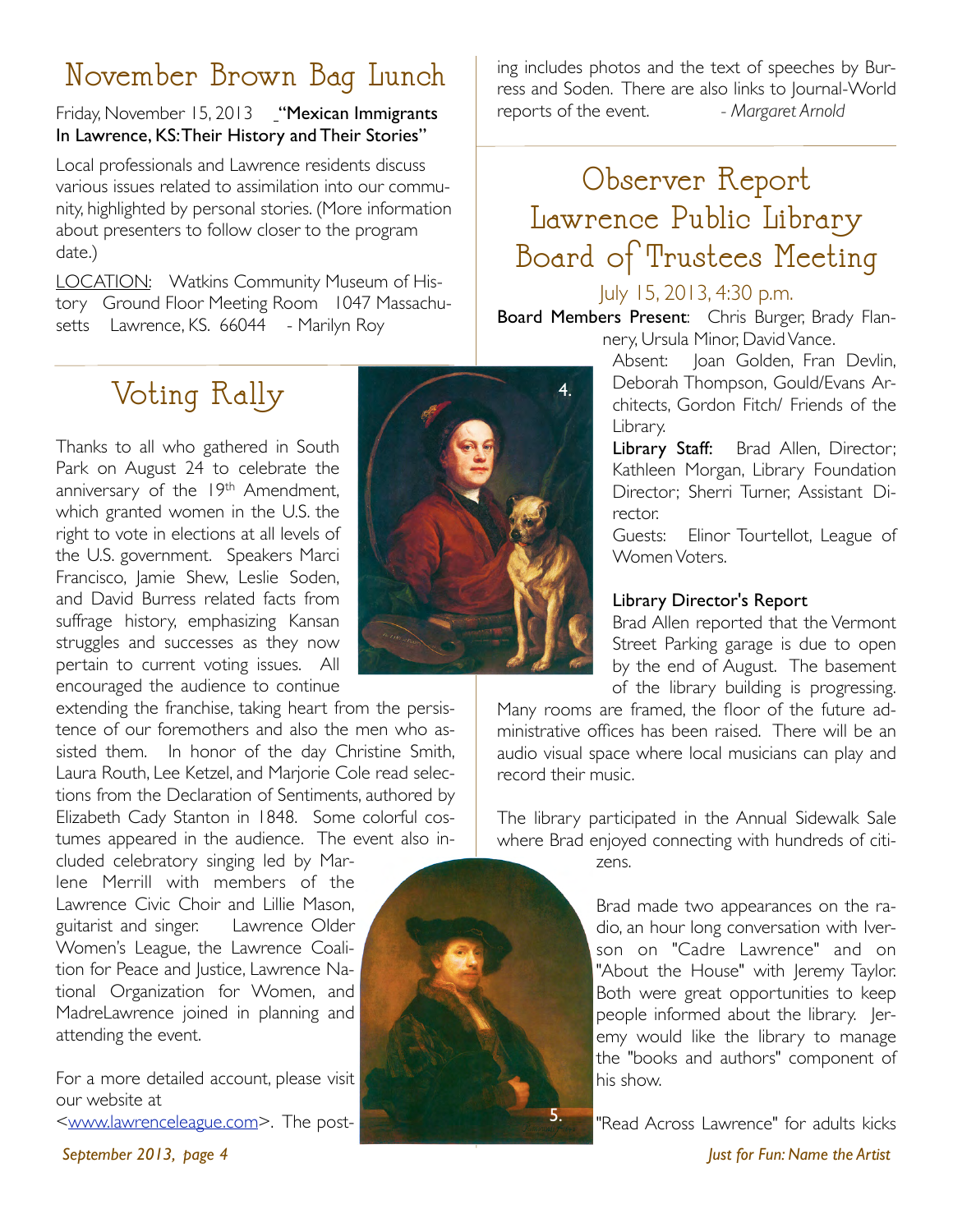off on August 30th. Timothy Egan, the author of Worst Hard Times, will be speaking at the Lied Center on August 26th. "Read Across Lawrence" for children begins August 31 for upper elementary students. They will be reading Turtle in Paradise which is about the Great Depression in Key West.

The Board Retreat is scheduled for September 16 from 2:00-4:30 p.m. with the Board meeting following at 5:00 p.m. in the trailer. Jenna Millsap will be the retreat's facilitator.

#### Library Foundation Director's Report

Kathleen announced that The Ross and Marianna Beach Foundation has awarded the library a grant to establish the Ross and Marianna Beach Speakers Series at the library. This \$250,000 gift will establish a fund bringing a prominent author to the library each year. In addition, should the Foundation's application for a Challenge Grant be approved by the National Endowment for the Humanities in December, the Beach grant will be eligible for a 25% federal match. Suggestions for which authors to invite have been pouring in from patrons.

The library has received a second grant from the Walmart Foundation. The \$1,500 award will fund an eReader Book Club in a Bag for the library. The first annual Banned Books Trading Card Awards is on September 19. The seven winning original artworks that will become 2013's Banned Books Trading Cards will be unveiled at the event. Admission is free and there will be light refreshments with a cash bar. The Preview Party begins at 7 p.m. in Liberty Hall to view and bid



on all the artwork for this year's competition. The official awards ceremony begins at 8p.m. Thanks to the KU Theatre Department, the program promises to be fun and might include a few banned authors.

The Foundation is continuing to recruit members to its New Chapter Society. These are donors who make an annual gift to the library of \$1,000 or more

orinclude the library in their estate plans. Anyone who has given \$5,000 or more to the library's capital campaign will automatically be included in the Society. The Friends of the Library have agreed to include a Friends membership among the benefits of joining the New Chapter Society. The Foundation will reimburse the Friends \$25 for each new member.

The board went into executive session. !!!! *- Elinor Tourtellot*



## Highlights of the August Board Meeting

7:10–9 pm, home of David Burress

Present: David Burress (Co-Pres), Cille King (Co-Pres and Pres Elect), Marci Francisco (VP), Marjorie Cole (Treas), Caleb Morse (Secr); Directors: Margaret Arnold, Caroljean Brune, James Dunn, Ruth Gibbs, Marlene Merrill. Absent: Midge Grinstead. It was noted that Scott Criqui had tendered his resignation from the Board earlier in the day. Scott has volunteered to stay on as person in charge of our Twitter and Facebook accounts.

Treasurer's report. Marjorie reported total income for July of \$796 and expenses of \$897.45. Current balances as of 30 July: Checking Acct =  $$3582.28$ ; Money Market =  $$2102.12$ ; Stucky =  $$6374.06$ ; Judici $ary = $581.93$ ; Education Fund (LWVEF) = \$1,571.98. Half of the LWVK PMP for the 2013-14 year has now been paid from our checking account as budgeted. The two remaining payments will be paid from the Education Fund. A payment of \$11.95 was paid from the Judiciary Grant fund for our website hosting. Con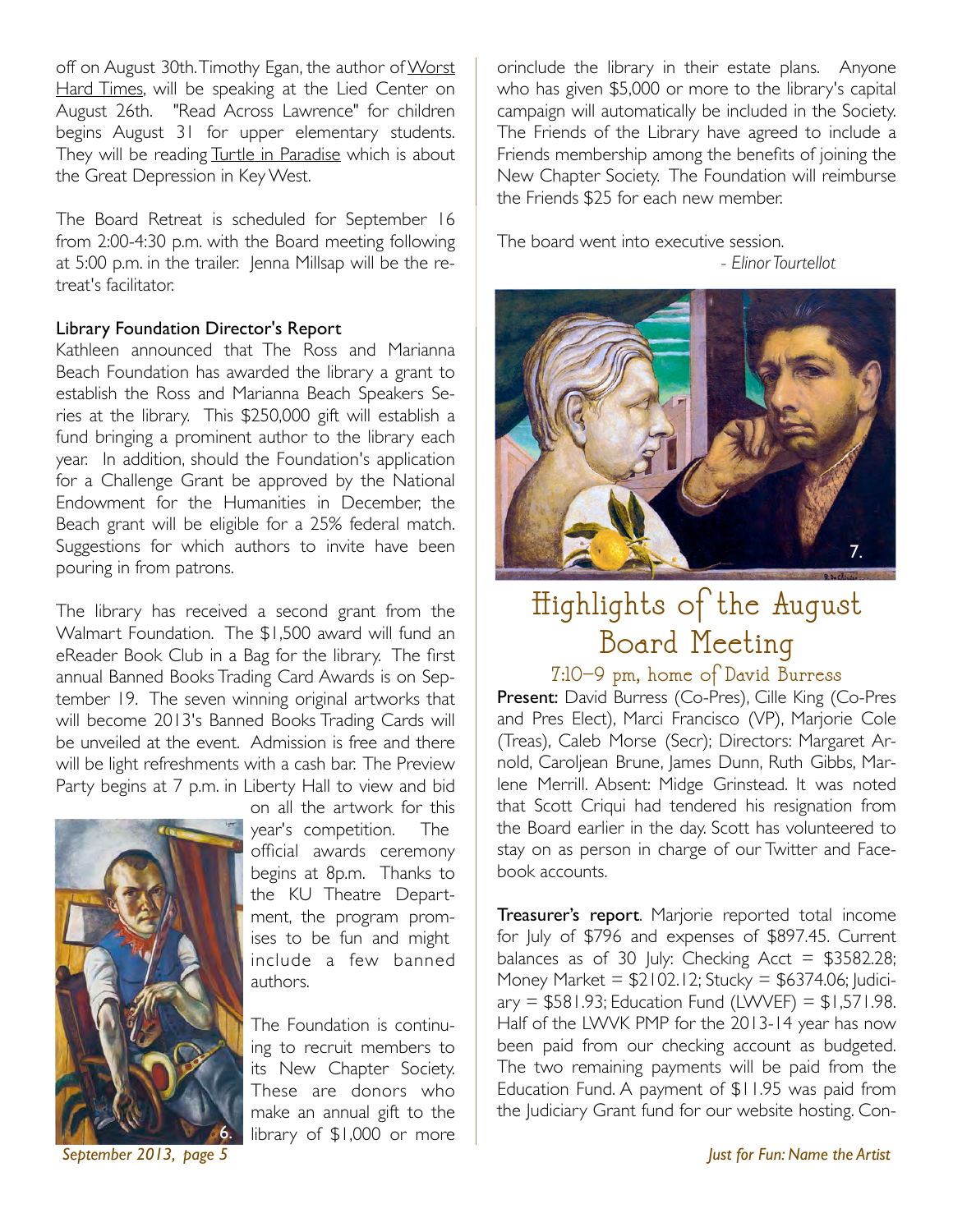tributions of \$70 were made to the Education Fund, in memory of Nancy Dunn.

Annual program. The following Annual Program as adopted by unanimous consent.

1-YEAR ORGANIZATIONAL GOALS. Liaison better with other organizations in Lawrence for informational meetings and action (+ Regular Brown Bag lunches + Improve meetings calendar structure + If local studies, then unit meetings con-

nected to the studies); Increase membership and member retention (+ Increase active participation of membership + Mentoring program + Student recruitment + Expand quantity and diversity of membership); \*Expand the functions and committees to include members outside the board (+ Having more complex committee structure + Leadership development); Revive Observer Corps.

1-YEAR PROGRAM PRIORITIES: Study on local boards and commissions-already authorized; Land Use Committee-ongoing; Sidewalk task force-ongoing; Open meetings action group-ongoing; Participate in state study on hydraulic fracturing; Put more information on website on how legislators voted on League issues.

DISCUSS PARKING LOT ISSUES (The following issues should be considered during the year for possible action): Giving out honoraria to high quality speakers; Revise dues structure; Fundraising, if needed to achieve a goal; Adding Land Use Committee members - need younger people to get involved.

#### Data Privacy and Distribution Policy (Board Policy

#8). Motion: Approve policy on data and roster privacy. Prior to the meeting, Marci had circulated a version with significant editorial suggestions. The draft was further amended in discussion, and a revised policy was adopted by unanimous consent. [Download an updated set of Board policies from our website at

http://lawrenceleague.com/about.ht

ml.] Marci (Marlene) moved a second motion that the Executive Committee has authority to set passwords and rules



of access and custody for all LWV L–DC datasets, bank accounts, web accounts, customer and government accounts, and physical property; the Executive Committee shall create and maintain a confidential manual inventorying all such items and explaining how they can be accessed. There was no objection, and the motion was approved by unanimous consent.

Voter registration issues and legal challenge to the citizenship ID requirement.

Motion: LWV-LDC will be an organizational plaintiff for an ACLU challenge to selected aspects of the Kansas Voter ID law. The conversation began with a bit of a digression on what we actually do when we take registration forms. CJ said she thought we shouldn't add to the 13K voters already in suspense, which we do in making the pretense of registering voters, and suggested that we stop saying we are "registering voters." Cille opined that much of what we do is reregister voters, but for the (relatively) few new registrants we encounter, we do explain what is required of them. David added that we are gathering information and starting the registration process. Margaret suggested going to some retirement homes, neighborhood associations, to help people start to find out how to go about obtaining required information. There was some further discussion about what we should call what we do. David tried to redirect the discussion about what we should do, not what we should call it. Marci, Margaret and Marlene all thought that by taking registration forms, we get registrants one step closer to actually registering, since the County Clerk's office will contact those who need to provide additional information. David (Marlene) moved that we continue doing what we are now do-

> ing; agreed by unanimous consent. David suggested we call it "pre-register"; Marci expanded this to "re-register or preregister" to vote; there was no motion but everyone agreed to this new language. David followed this with some commentary onseveral different kinds of legal challenges to the new requirements for proof of citizenship for first-time voters. The easiest is the kind of challenge is one in which they take your data, but don't give you the goods. Harder kinds

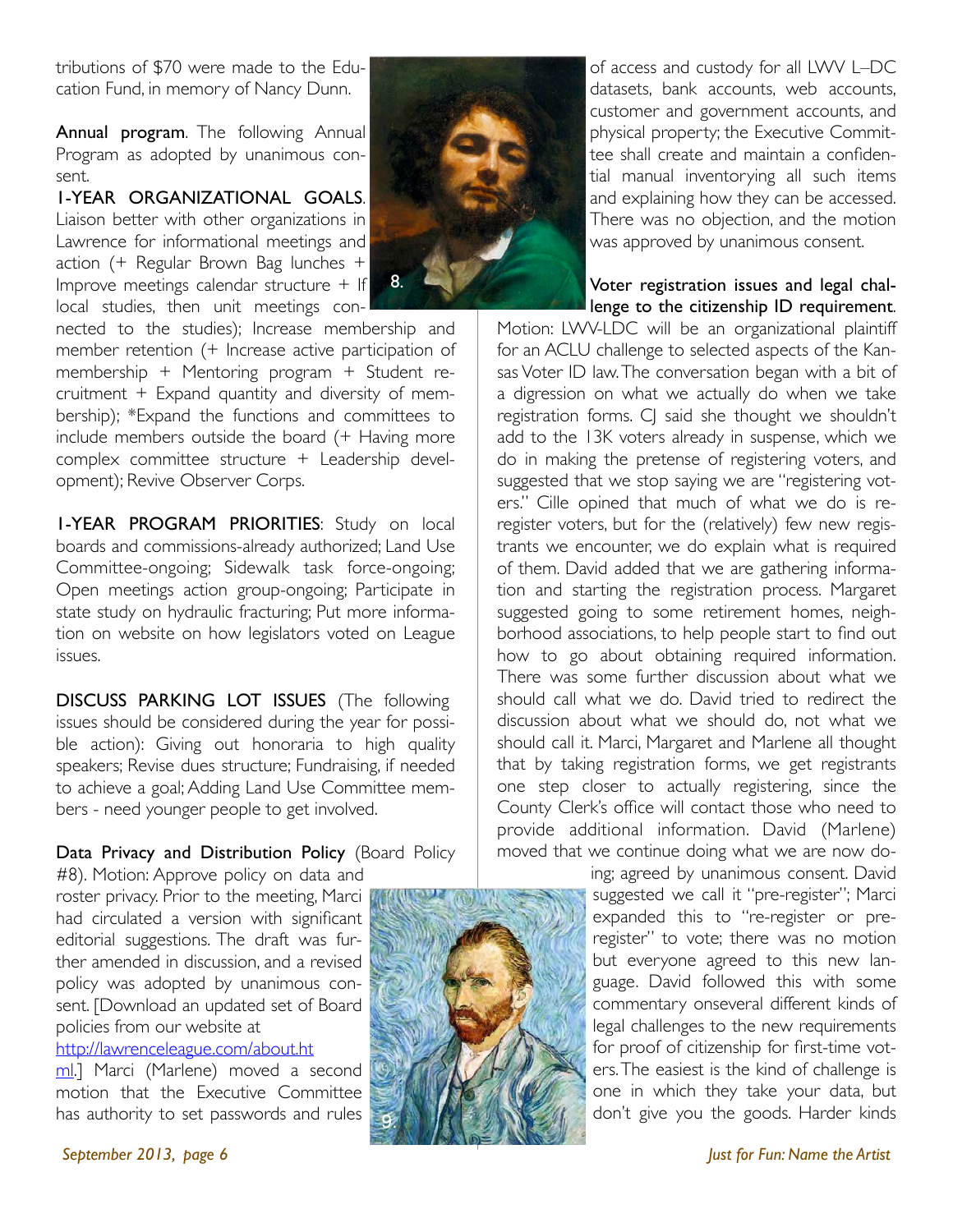include motor-voter laws, and how provisional rule applies to registrations in suspense. Marci suggested finding names of registrants in Douglas County in suspense.

ISSUE with the MOTION: LWVK President Furtado doesn't want to sign on as an organizational plaintiff. CJ (Margaret) moved to extend meeting another 5 minutes. David took straw poll about interest in motion. Marci said she, for one, would support the motion if a Douglas County plaintiff were identified. There were no objections to that. David will contact the ACLU and advise them that we would sign on if Douglas County client is found. - *Caleb Morse*

#### Land Use Committee August, 2013 Meeting

The Land Use Committee met on August 24,<sup>th</sup> 7:00 p.m. at the Merc community meeting room. We discussed all of the Agenda items, and sent one letter to the Planning Commission (PC). There was only one public hearing meeting in the month of August for the PC—on Monday, the 26<sup>th</sup> because of the relatively short Agenda.

The main issue for the PC was a major residential and neighborhood shopping de-10.velopment proposed for the approximately 36-acre tract on the northeast corner im-

mediately adjacent to the proposed intersection of the K-10 and Bob Billings Parkway extended. (This will be a connection between this Lawrence major trafficway and the northern extension of K-10, otherwise known as the SLT.) The new development will be known as Langston Commons and is located immediately south of a newly approved development known as Langston Heights, which was approved by the PC last January. The development pattern of the Langston Heights project had been modified to include duplexes, higher density single family (RS5) as well as RS7 single family areas in response to the adjacent single family neighborhood's objections to having unexpected multiple family housing in an area they had anticipated as being all single family. The current pattern of housing types in the proposed Langston



Commons repeated that approved for the Langston Heights development; therefore, we found it impractical to object to it. Our previous objection to the original Langston Heights proposal had been because the area's close proximity to the Langston Hughes School would allow families with children to walk there. Our other objection to that development was based on its unpredicted changes.

his current development, Langston Commons, is an example of the same problem of unpredictability in Lawrence as to how a residential area will develop based on the Comprehensive Plan (CP) or on area plans. The low-density designation in the CP and area plans gives no indication of housing types permitted. For example, a developer can develop any housing type in the low density CP and area plan designations from three-story apartments to townhouses to du-

> plexes as well as single family housing, as long as the total density of the development doesn't exceed the permitted 6 units an acre. This creates distress and uncertainty among existing homeowners who were expecting adjacent areas to also be single family developments. In our judgment, our Comprehensive Plan should allow predictability, and in fact, is one of the principal reasons for having such a plan, and we believe that this problem should be corrected.

> Our one letter to the PC was on Item No. 1G, the Langston Commons Preliminary Plat. We were concerned that the number

of curb cuts from this proposed CN2 (Neighborhood Shopping) development would create safety problems because of their number and locations. For example, one curb cut to a service area on a curve would provide access to large trucks, and we questioned the sight line here. This was one of four curb cuts within approximately a block distance opening onto Renaissance Drive, a major connector street. Another would be in line with another important street for the area, Silver Rain Road, and would provide a shortcut to Bob Billings Parkway, encouraging traffic through the shopping center by its configuration. We asked that these curb cuts be re-examined. One of the Planning Commissioners noted our letter and recommended that this issue be examined at the Site Plan stage. (We should note that the reason this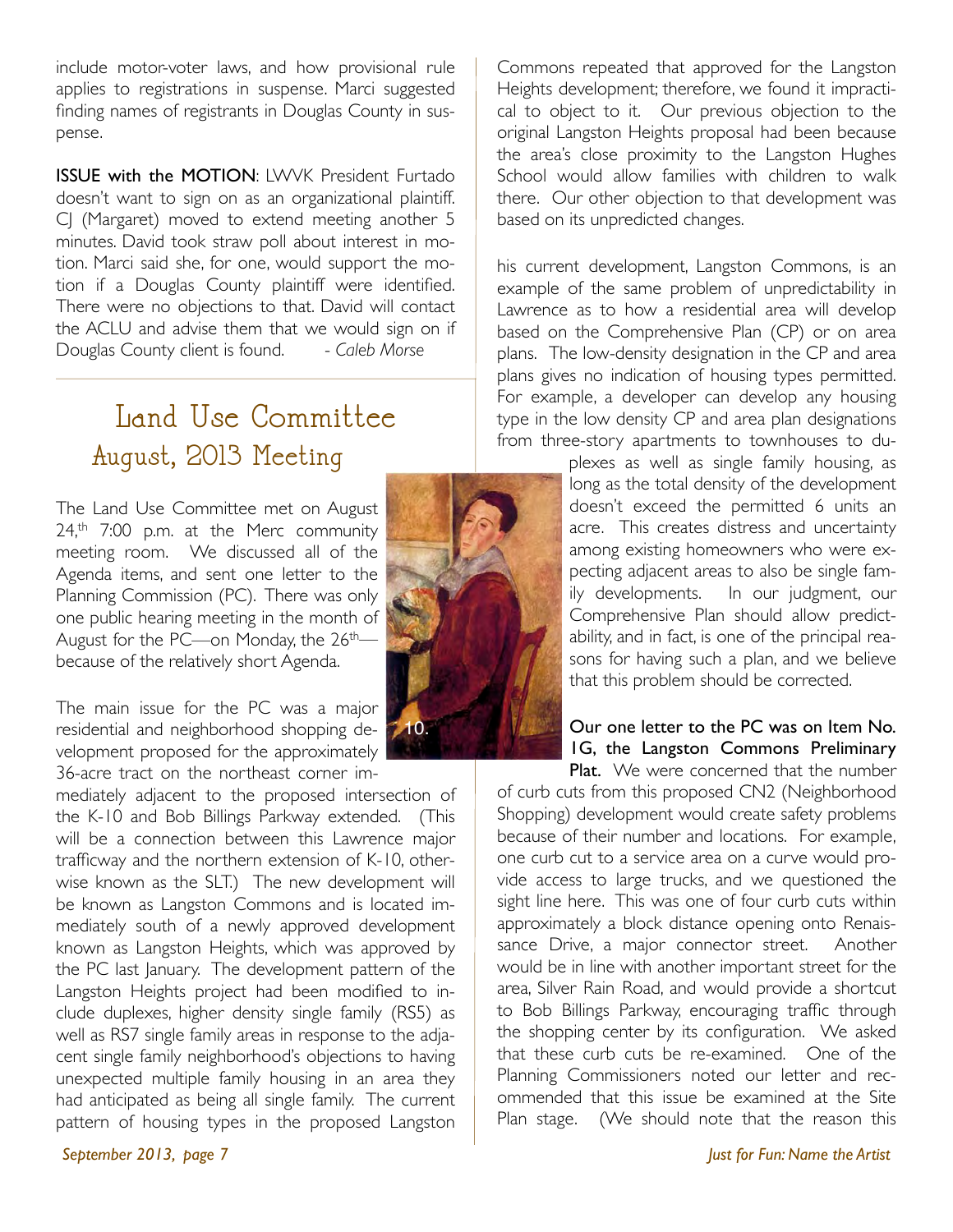

could be determined later was because the Preliminary Plat showed the commercial area as a single large lot, allowing the final configuration of the uses on this lot to be determined at the Site<br>Plan stage.) **OUT-**Plan stage.) COME: all of the rezonings were approved, as well as the Preliminary Plat.Other issues on the

Planning Commission Agenda were Item 2, the annexation of land currently in the County, southeast of Mary's Lake to be able to extend 31<sup>st</sup> Street and connect Haskell to the SLT; and Item 3, incorporation of the Transportation Plan, T2040 into the Comprehensive Plan. There were also two Miscellaneous Items requiring no action by the PC: (a) the update on a proposed Text Amendment for Parking & Access Standards and (b) receiving minutes from a joint Historic Resources Commission and Planning Commission meeting on Downtown redevelopment.

#### Government in Secrecy in Douglas County, Kansas 2009 - 2013

For the past year, I have been studying compliance with the Kansas Open Meetings Act by the City and County boards and commissions in Douglas County. I have concentrated on the City Commission and the County commission because of their leadership roles and on the Board of Trustees of Lawrence Memorial Hospital and the Board of Directors of the Health Department because of the relatively-high frequency with which they have held closed meetings. The following is a summary of my findings. The full report is available at http://lawrenceleague.com/.

Since January 2009, the Board of Trustees of Lawrence Memorial Hospital, the Board of Directors of the Health Department, the County Commission and the City Commission have held at least 176 closed sessions (closed portions of open meetings). In at least 120 instances, with the full support of their attorneys, no meaningful information was disclosed to the public about the subject(s) or issues discussed in those closed sessions. By doing this, these groups have conducted a substantial portion of their business in complete secrecy, and have acted in opposition to the clearly-stated purpose of the Kansas Open Meetings Act, which is that "the conduct of governmental affairs and the transaction of governmental business be open to the public." Although one interpretation of the Open Meetings Act might make it possible for boards and commissions to do business in secrecy without getting fined for violating the Act, such action is inconsistent with the respect I believe most citizens of Douglas County want shown for open government.

In addition, the Health Board, the Douglas County Commission and the Lawrence City Commission have successfully hidden their discussions of a \$750,000 lawsuit and other unknown matters. Most of the instances of closed sessions were not mere technical violations because, in not specifying the subjects of their discussions in meaningful ways, a significant public right to know was denied. As long as boards and commissions close meetings at will to do business in complete secrecy, there seems to be little value in having an Open Meetings Act in Douglas County, Kansas.

In order to comply with the letter and the spirit of the Open Meetings Act, and avoid the appearance of an intent to subvert the purposes of the Act, I have asked the boards and commissions studied to provide the public with meaningful descriptions of the subjects discussed in past closed sessions, review the requirements of the Kansas Open Meetings Act, in future motions calling for closed sessions, specify the subject(s) to be discussed in sufficient detail that citizens

can readily identify the topics being discussed and understand the issues that caused the group to close the open meeting and, when a consensus is reached or decision made in a closed session, take appropriate action in open meeting. This can be done while protecting the interests of the City and County



*September 2013, page 8 Just for Fun: Name the Artist*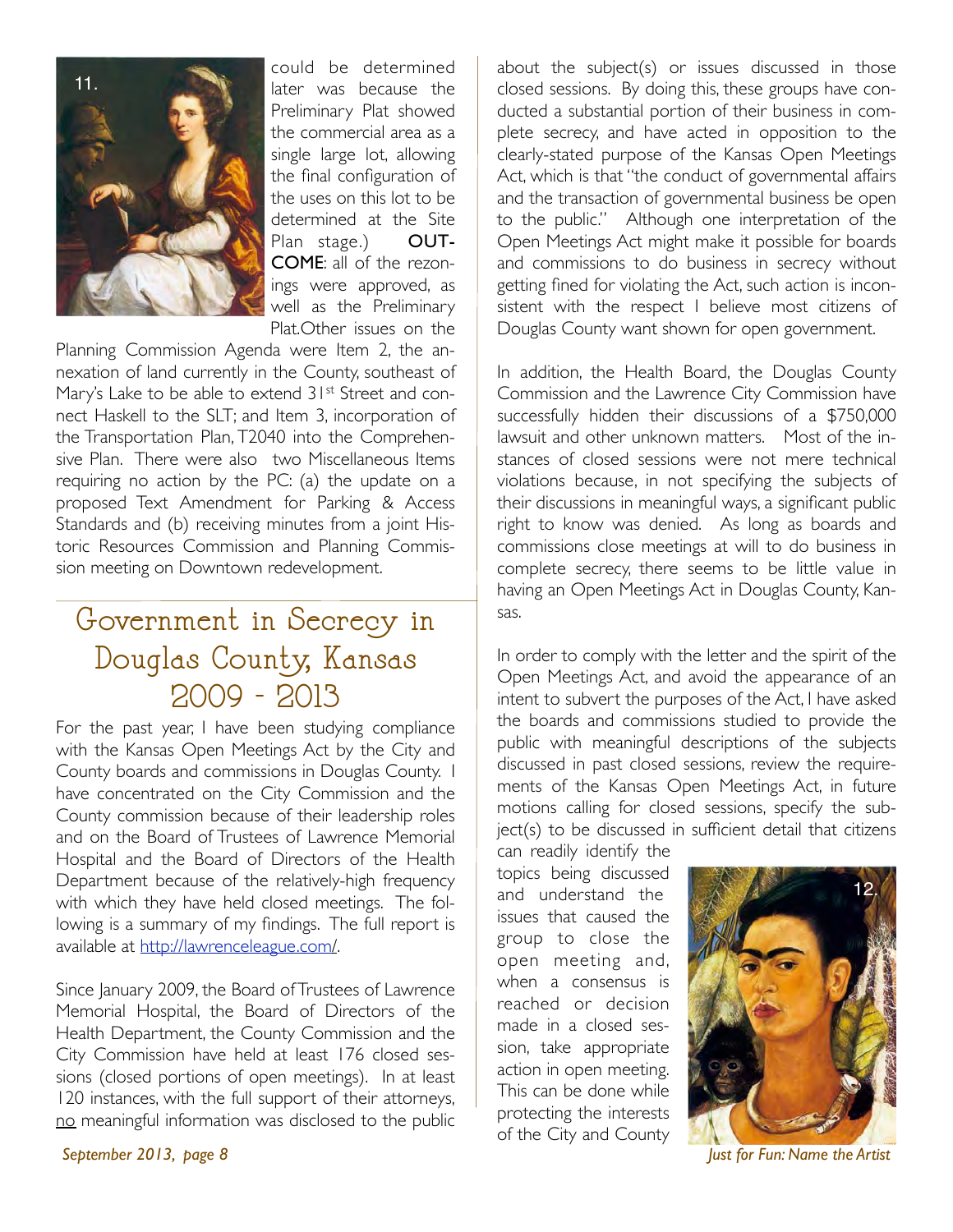

entities those boards and commissions serve.

I have no evidence that anyone has profited personally by conducting meetings in secrecy. To the contrary, most board and commission members give substantial time and effort and receive little or

no compensation in return. Nevertheless, they should not conduct government business in secrecy, as they have in the past.

Reluctantly, I have come to the conclusion that open government in Douglas County cannot be left entirely in the hands of our boards and commissions and their attorneys. Therefore I propose the creation a City-County Open Government Advisory Board. Such a board would monitor the use of closed meetings and provide assistance in following the Kansas Open Meetings Act and the Kansas Open Records Act. For this purpose, I have requested that the City Commission and the County Commission place the subject of open government on their agendas. I will keep you informed of developments as they progress. Those who would like to have email updates on this subject should send their email addresses to

BigAlCowles@gmail.com. *- Alan L. Cowles, M.D., Ph.D.*

#### Responsible Drone Use

During the past few months, a new organization called Kansans for Responsible Drone Use has asked the Lawrence City Commission to pass a resolution limiting the use of unmanned drones. The resolution has attracted interest from both local and national media, including the Huffington Post and Washington Times. The resolution would apply only to the city and would implement three guidelines:

- 1) The city does not purchase or use drones until the Kansas Legislature takes action on the issue.
- 2) The city does not use drones that have been weaponized.
- 3) The city does not use drones for surveillance to collect evidence admissible in court. (There is an exception to this item in the event of a terrorist, hostage or other emergency situa-

tion. Officials must obtain a warrant in all circumstances if the drone has been deployed for 24 hours.)

Patrick Wilbur, a member of Kansans for Responsible Drone Use and League member, explained the resolution to the Lawrence-Douglas County League Board on Thursday, September 12. Wilbur said the primary of the resolution was for Lawrence to stay ahead of the curve in protection of privacy rights and civil liberties. "So often we are working to undo damage done by poor legislation", Wilbur said. "This is an opportunity for Lawrence to implement protections before drone usage becomes a reality." The Board did not offer official support for the resolution, but will draft a separate statement supporting civil liberties.

Ben Jones, who has led the effort, stressed that the organization's goal was not to "ban drones" as they can be implemented for several useful tasks. "We have spoken with the commission, members of the community and Chief Khatib. We want to ensure that we have a sensible resolution that works for the community." for Responsible Drone Use will be attending the

Lawrence City Commission meeting on September 24 to ask commissioners to take action on the resolution.

The following groups have officially endorsed the resolution: ACLU of Kansas and Western Missouri, MadreLawrence, Douglas County Republican Party, Douglas County Libertarians, Lawrence Coalition for Peace and Justice, Young Americans for Liberty – University of Kansas and Food not Bombs.



#### Just for Fun: Self-Portraits - Name the Artist

The paintings in this issue are all **self-portraits** by wellknown artists. See how many you can identify.

Also just for fun, a helpful website: http://themetapicture.com/how-to-recognize-the-artist s-of-paintings/